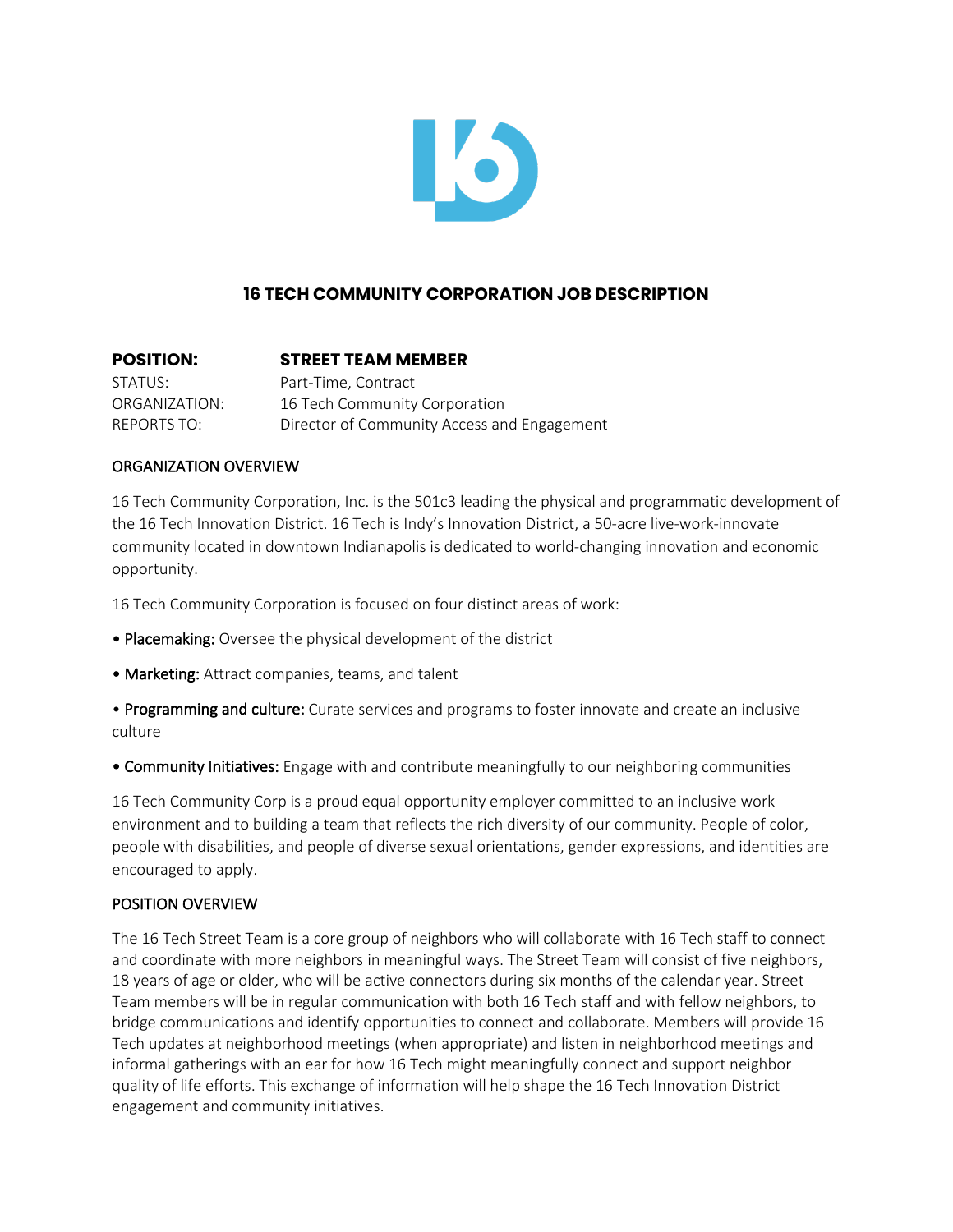# STREET TEAM MEMBER ROLE

- Serve as liaison and key point of connection for neighbors and 16 Tech Community Corporation
- Regularly attend assigned community meetings (based on member availability and neighborhood schedules)
- Promote district and neighborhood opportunities including but not limited to events, sponsorships, and grantmaking opportunities
- Meet with 16 Tech staff via bi-weekly check-ins to exchange information about neighbors' interests and concerns as well as the social and physical conditions in neighborhoods to highlight assets and opportunities
- Use bi-weekly check-ins with 16 Tech staff to discuss engagement ideas as well as participate in enrichment opportunities
- Support other special projects as assigned

# QUALIFICATIONS, SKILLS & ABILITIES

- Be 18 years of age
- Live within the 16 Tech neighborhood zip code areas (46208, 46222, 46202)
- Have an outgoing personality and the ability to work with people from a variety of backgrounds
- Ability to communicate effectively with neighbors (bi-lingual applicants are highly encouraged to apply)
- Ability to canvass neighborhoods during warm months to learn more about neighbors and about physical aspects of neighborhoods
- Ability to work independently and as part of a collaborative team
- Ability to access and use the internet and applications such as Zoom and Google Docs
- Commit 15-20 hours per month to the team

# **COMPENSATION**

Street Team members will be part-time independent contractors with 16 Tech Community Corporation. Team members will receive a monthly \$500 stipend from June through November and will receive a 1099 for their tax filing.

# DETAILS